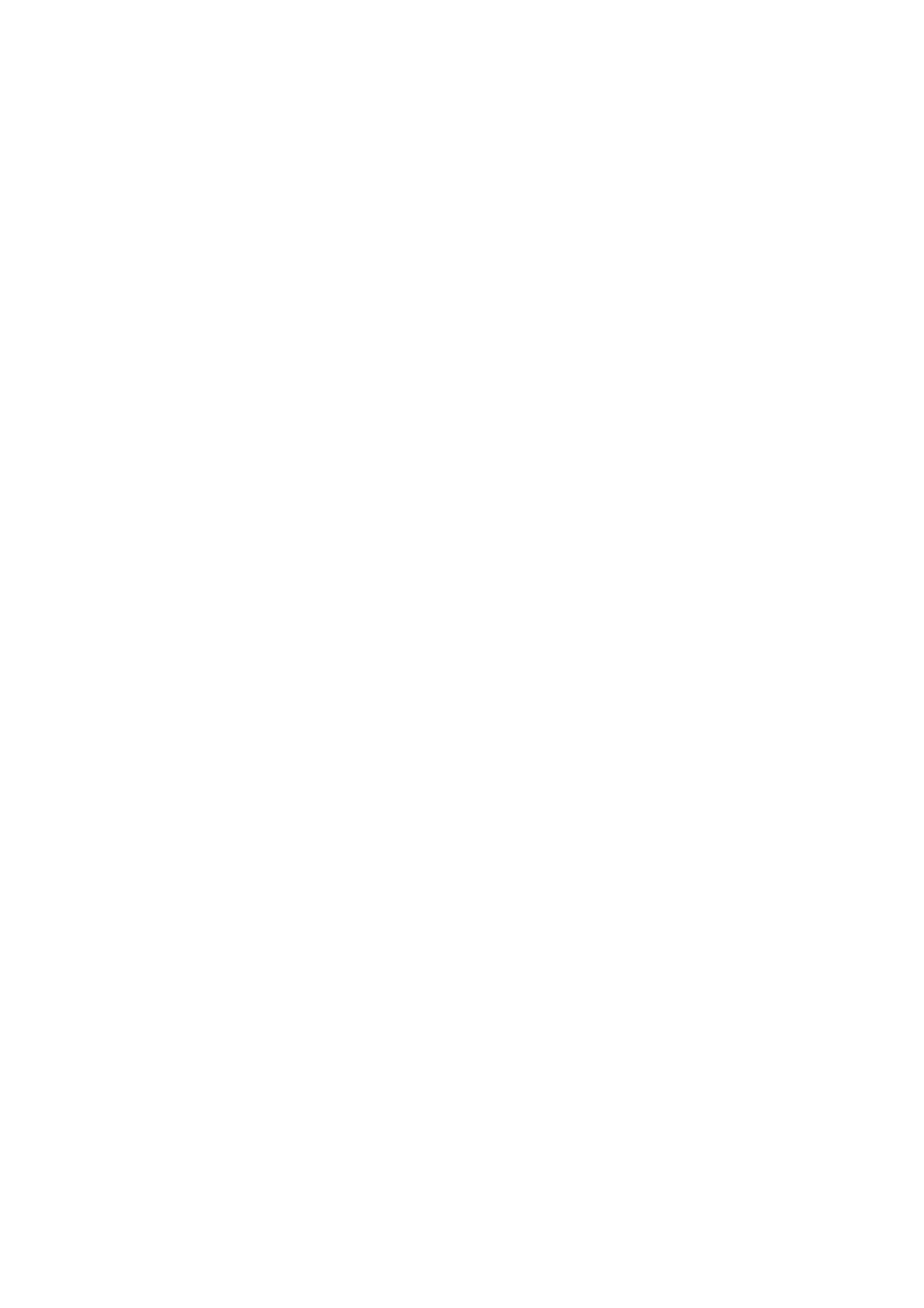# **Content**

| 2.3.2 INPUT / OUTPUT FOR PUBLIC ADDRESS AND VOICE ALARM SYSTEM ("ACSI" LOOP)  4 |  |
|---------------------------------------------------------------------------------|--|
|                                                                                 |  |
|                                                                                 |  |
|                                                                                 |  |
|                                                                                 |  |
|                                                                                 |  |
|                                                                                 |  |
|                                                                                 |  |
|                                                                                 |  |
|                                                                                 |  |
|                                                                                 |  |
|                                                                                 |  |
|                                                                                 |  |
|                                                                                 |  |
|                                                                                 |  |
|                                                                                 |  |
|                                                                                 |  |
|                                                                                 |  |
|                                                                                 |  |
|                                                                                 |  |
|                                                                                 |  |
|                                                                                 |  |
|                                                                                 |  |
|                                                                                 |  |
|                                                                                 |  |
|                                                                                 |  |
|                                                                                 |  |
|                                                                                 |  |
|                                                                                 |  |
|                                                                                 |  |
|                                                                                 |  |
|                                                                                 |  |
|                                                                                 |  |
|                                                                                 |  |
|                                                                                 |  |
| 6.6 THE EXPANSION KEYBOARD DOES NOT ADDRESS THE SELECTED ZONES 13               |  |
|                                                                                 |  |
|                                                                                 |  |
|                                                                                 |  |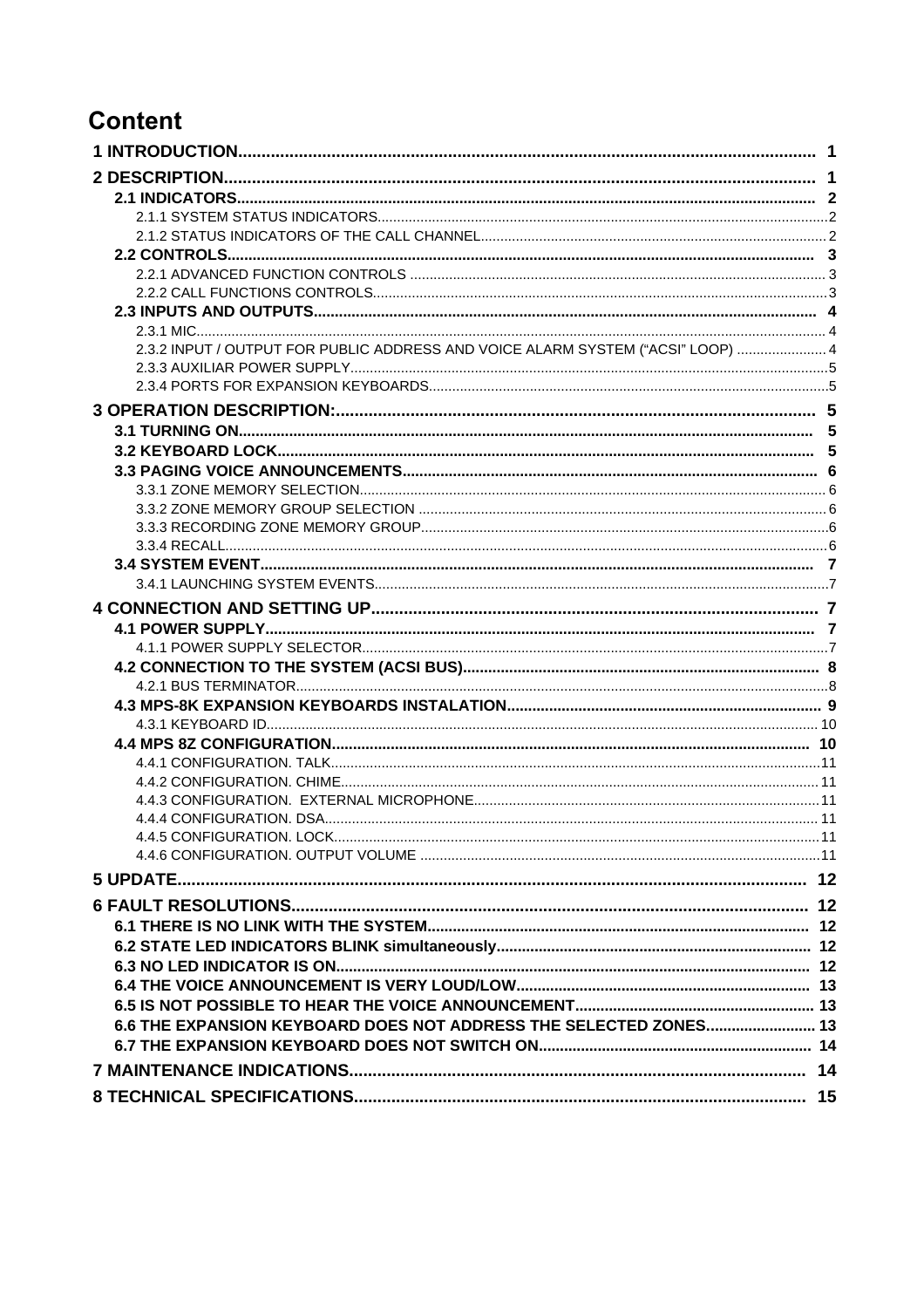## SECURITY INSTRUCTIONS

- 1. Keep this User Manual for future reference.
- 2. Unplug the unit from the power outlet before cleaning it.
- 3. Do not put containers containing liquids on the device. Do not pour liquids on the unit.
- 4. Install this equipment on a safe surface. If you do not place the equipment on a safe surface, it may fall and be damaged.
- 5. Do not place the equipment over flame sources, such as candles.
- 6. Always keep in mind all warnings and precautions of the equipment.
- 7. Never open the equipment. For safety reasons, the equipment should only be manipulated by qualified personnel.
- 8. Pay attention to the connection polarity, when operating the equipment with a direct current (DC) power source. The reversed polarity connection can cause damage to the equipment, or to the power supply.
- 9. If any of these situations arise, let the technical staff check the equipment:
	- a) The power cord or plug is damaged.
	- b) Liquid has penetrated inside the equipment.
	- c) The equipment has been exposed to moisture.
	- d) The equipment has not worked well or does not work according to the instruction manual.
	- e) The equipment has dropped and been damaged.
	- f) If the equipment has obvious signs of damage.
- 10. Disconnect the audio inputs and outputs while making the connections. Be sure to use the appropriate cables to make the connection.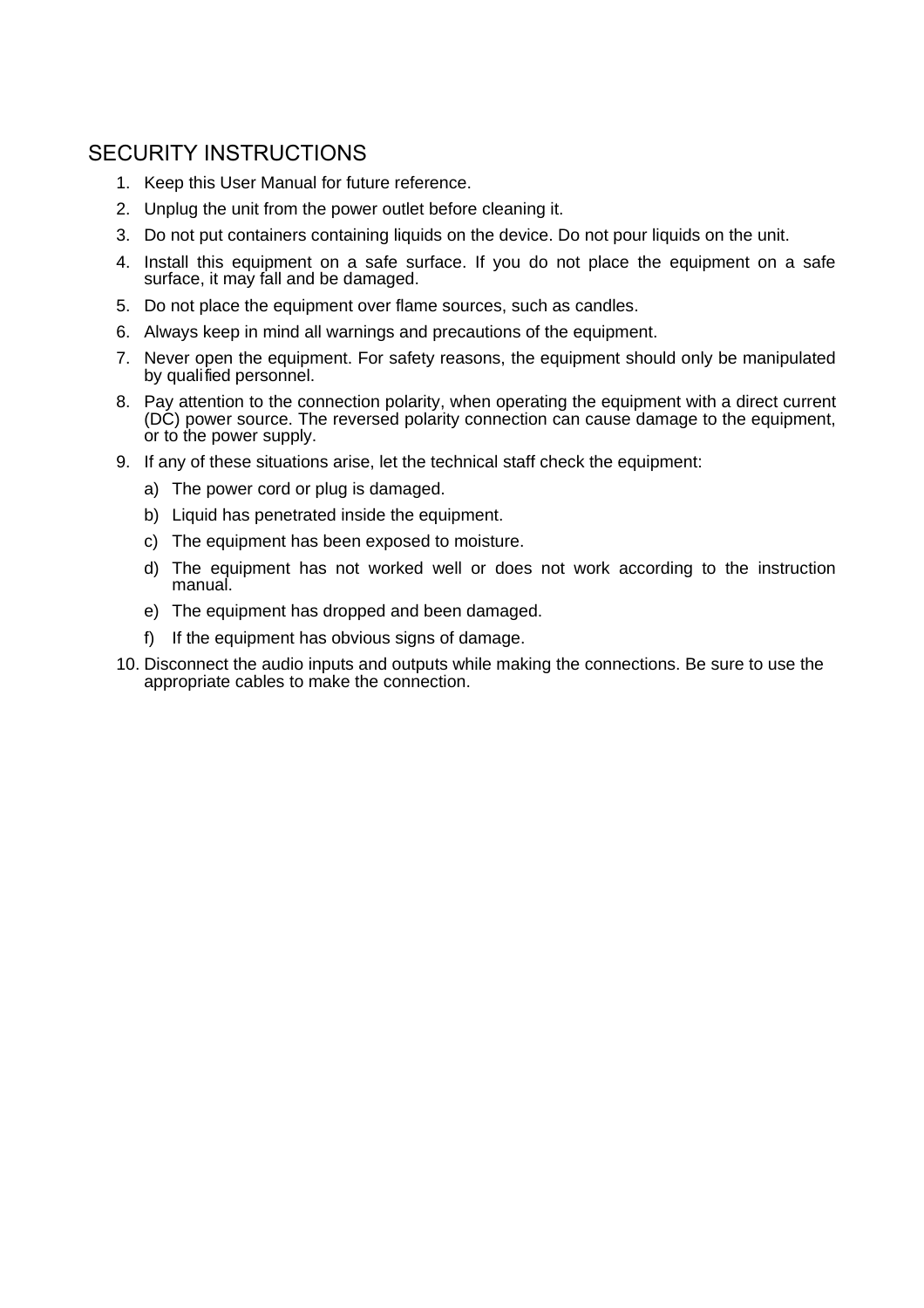## **1 INTRODUCTION**

The series of MPS paging stations is designed to provide the system with high-quality public address and performance microphones. The expansion keyboards available, allow it to adjust to the particularities of each system in terms of zones.

## **2 DESCRIPTION**

The microphone desk MPS 8Z allows to give live voice announcements messages for up to 64 memories of selection of public address zones of a NEO system.

## **FUNCTIONS**

- 1. 8 zone memories with addressing of 8 zones per memory, 64 zones
- 2. Up to 64 zone memories with addressing of 8 zones per memory, 512 zones (by means of expansion keypads)
- 3. 8 memories for system events
- 4. Recall (from latest live PA message)
- 5. Ding dong (chime)
- 6. External microphone input
- 7. Volume adjustment
- 8. System evacuation status indicator
- 9. System failure status indicator
- 10. Status indicator of link with the system
- 11. Zone memory selection indicator
- 12. Word indicator granted
- 13. Busy line indicator
- 14. 8 Zone memory selection indicators
- 15. Keypad lock
- 16. Zone memory pre-selection memory
- 17. DSA ("Dynamic Sound Adjuster")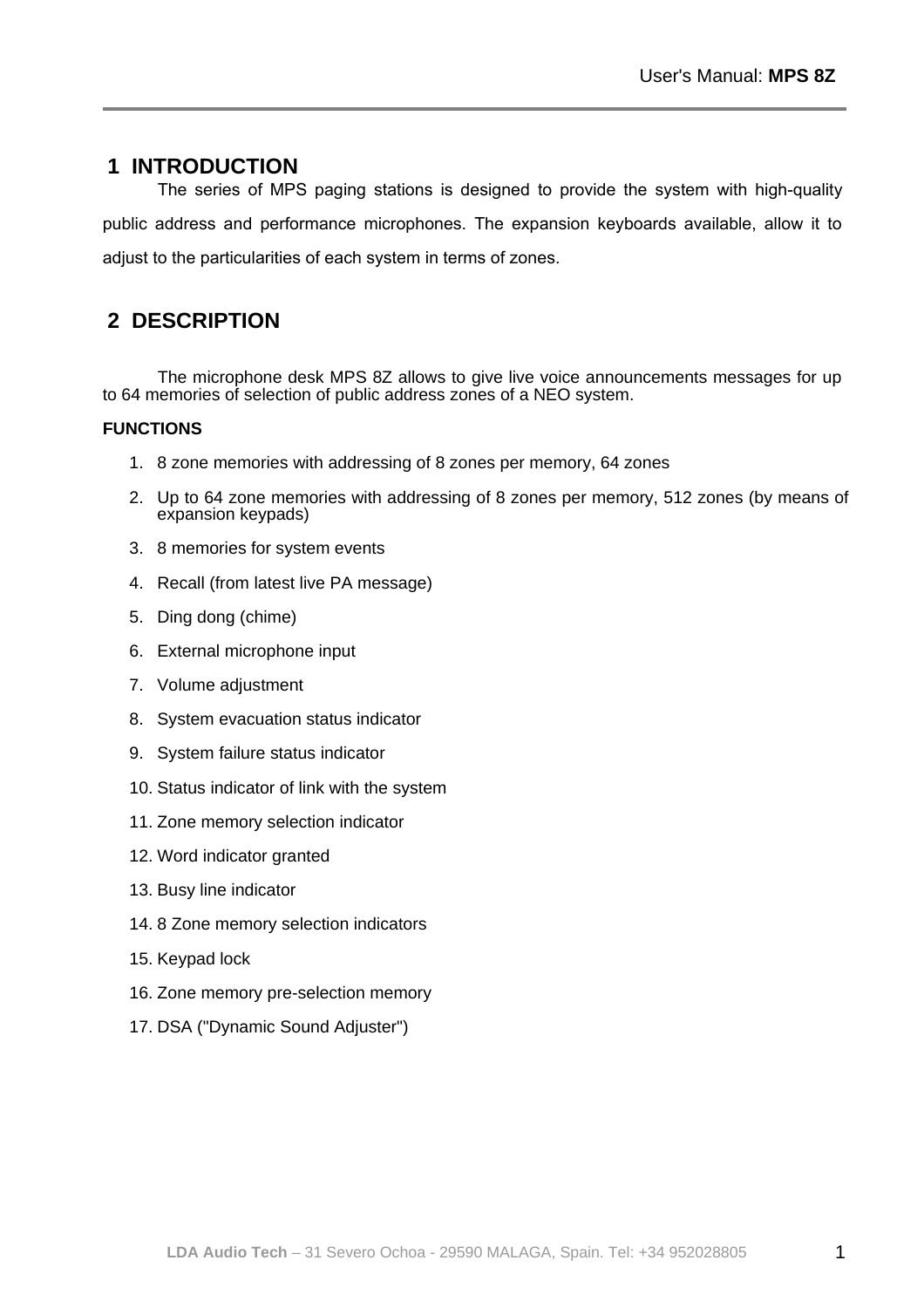

## **2.1 INDICATORS**

### **2.1.1 SYSTEM STATUS INDICATORS**

The status indicators show at all times the working condition of the equipment or system. They are located in the upper right corner of the equipment.

**(a) EMG: "EMERGENCY"**

Active (on) when the system is in emergency operation state (voice alarm). Under this state, the MPS 8Z may not be able to make live PA live messages, as it has been configured in the system (see NEO system configuration manual). Red color.

**(b) FLT: "FAULT"** 

Active (on) when the system is in a fault state. This indicator is activated automatically after the failure detection of any of the supervised functions. Yellow color

**(c) LINK: "LINK"** 

Active (on) when the equipment is linked to the system. It will blink while the process of linking to the system or there is a link failure between the equipment and some element of the distributed system. If the problem persists, see chapter 6.4 for resolution. Yellow color



Picture 1: Indicators

### **212 STATUS INDICATORS OF THE CALL CHANNEL**

The status indicators per channel, show at all times their status or operating condition.

**(d) BSY: "BUSY"** 

Active (on) when the call channel is occupied by another device with higher priority in the ACSI bus. When during a voice announcement, the call channel is occupied by a device with a higher priority, it will light up intermittently, indicating that the call has been canceled. Red color.

**(e) CW: "CONCEDED WORD"** 

Active (on) when the call channel is assigned and free to be able to make a PA voice announcement. When the pre-warning tone is active on the equipment, it will flash intermittently while it is playing. Green color.

Complementary to this indicator, the MPS 8Z includes an illuminated ring located in the microphone capsule that shows when the user can begin to make the voice message. Red color.

**(f) ZONE x: "ZONE x"**

Active (on) when the memory or zone memories X have been selected. Green color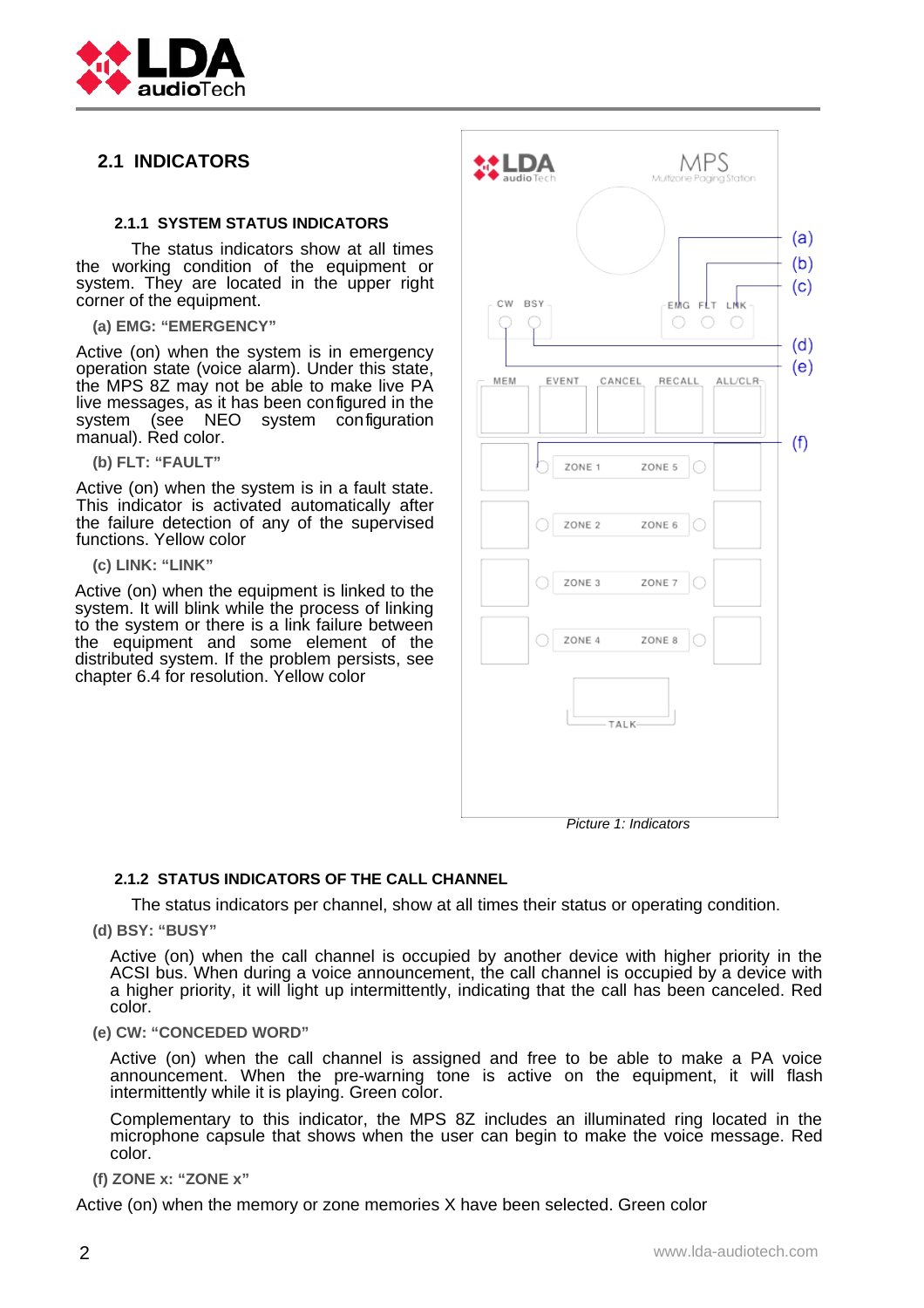## **2.2 CONTROLS**

### **2.2.1 ADVANCED FUNCTION CONTROLS**

#### **(a) "MEM"**

The "MEM" button is located to the left of the upper area of the keyboard. It allows access to the configured zone memory preselections.

**(b) "EVENT"** 

The "EVENTS" button is located in second position from the left side in the upper area of the keyboard. Allows access to the selection of system events.

**(c) "CANCEL"** 

The "CANCEL" button is located in the middle of the upper area of the keyboard. It allows canceling those operations that require confirmation. It also serves as an access key to the configuration functions of the equipment.

**(d) "RECALL"** 

The "RECALL" button is located in the second position from the right side in the upper area of the keyboard. It allows to repeat the last voice announcement message into the selected zone memories.

**(e) "ALL / CLEAR"** 

The "ALL / CLEAR" button is located to the right of the upper area of the keyboard. Allows the selection of all available zone memories. When one or more zone memories are selected, by pressing this button it will unselect all.

### **2.2.2 CALL FUNCTIONS CONTROLS**

#### **(f) ZONE MEMORY**

They are located in the lower half of the microphone desk. They allow the selection of zone memories, and the voice message, one or several simultaneously. When a memory is selected, the memory indicator will be activated.

**(g) "TALK"**

It is located at the bottom of the keyboard, occupying the central area. It allows to request the channel to make the voice announcement call through the selected zone memories. It also acts as confirmation "OK" of the operations that require it.

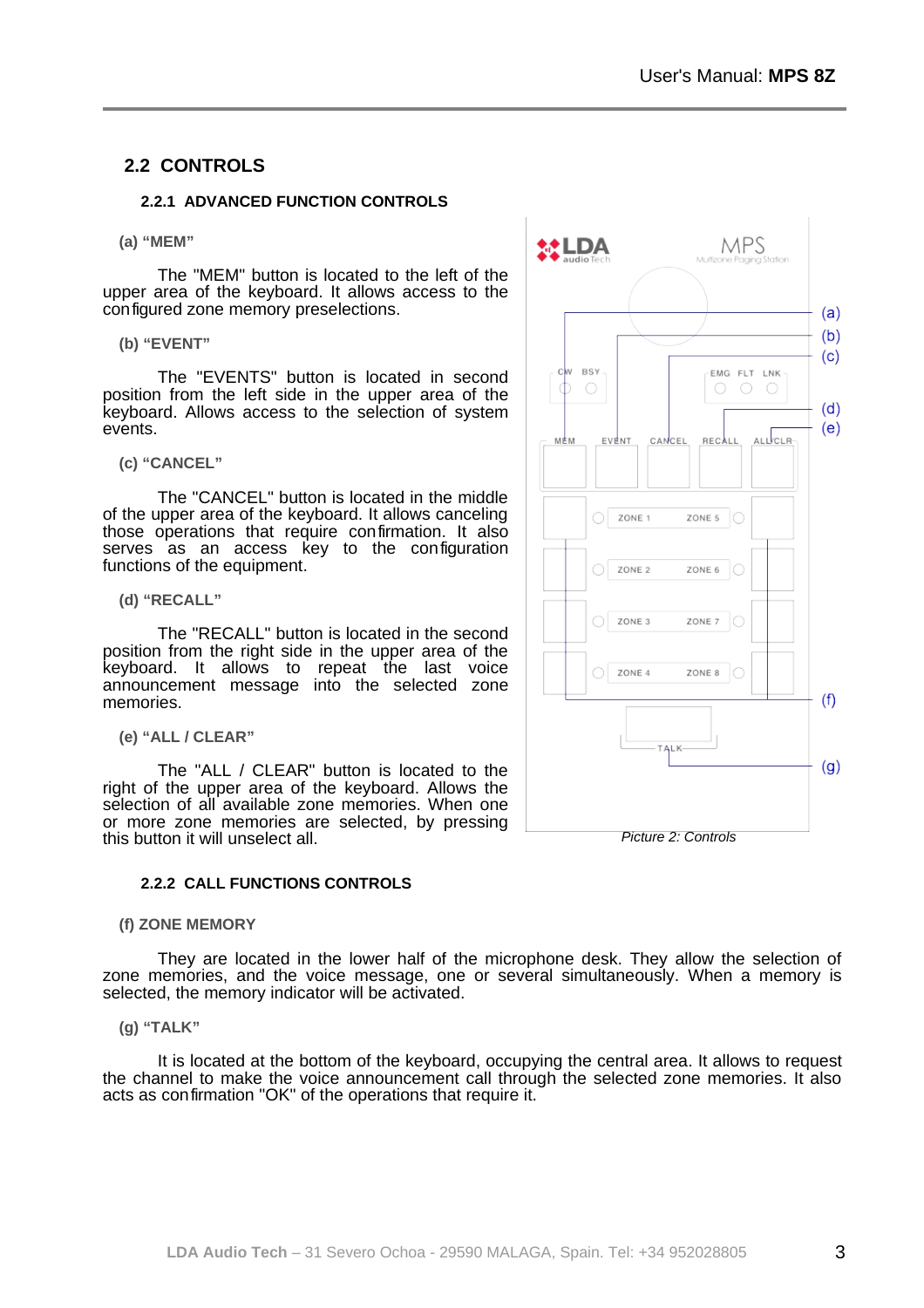

## **2.3 INPUTS AND OUTPUTS**



### **2.3.1 MIC**

It allows the connection of an external dynamic microphone. More precisely, this input is a 3.5mm (1/4 ") mini-jack input.

This input has three terminals for the connection of an unbalanced mono input signal, where one of the terminals has no connection.

The connection is made through a male mini-jack type connector with 3 contacts of 1/4 ".

| <b>Mark</b> | <b>Description</b>      | <b>Type</b> | <b>Signs</b> | <b>Activation</b>         |
|-------------|-------------------------|-------------|--------------|---------------------------|
|             | Audio signal unbalanced | Input       |              | Configuration (see 4.4.3) |
| 2           | No connected            | NC.         |              |                           |
|             | <b>GND</b>              | Input       |              |                           |

Table 1: Input External microphone

### **2.3.2 INPUT / OUTPUT FOR PUBLIC ADDRESS AND VOICE ALARM SYSTEM ("ACSI" LOOP)**

The equipment has two connections for distributed elements in Public Address systems. It consists of a line level audio input plus control signals for connecting up to 8 devices in 'daisy chain' bus, where each device is connected to the next. Both connections are identical and interconnected. The ACSI bus supplies remote power to the equipment, see chapter [4](#page-10-0)

The connection is done through a standard Ethernet T568B cable. Maximum connection distance for all the bus is 1000m (3280ft).

| <b>Mark</b>               | <b>Description</b>                                   | <b>Type</b> |          | <b>Signals Activation</b> |
|---------------------------|------------------------------------------------------|-------------|----------|---------------------------|
| <b>ACSI</b><br><b>BUS</b> | Line level balanced audio.<br>Control and power bus. | Input       | Protocol | 'N/A                      |

Table 2:Bus ACSI connection

**NOTE**: This connection is not compatible with standard ethernet.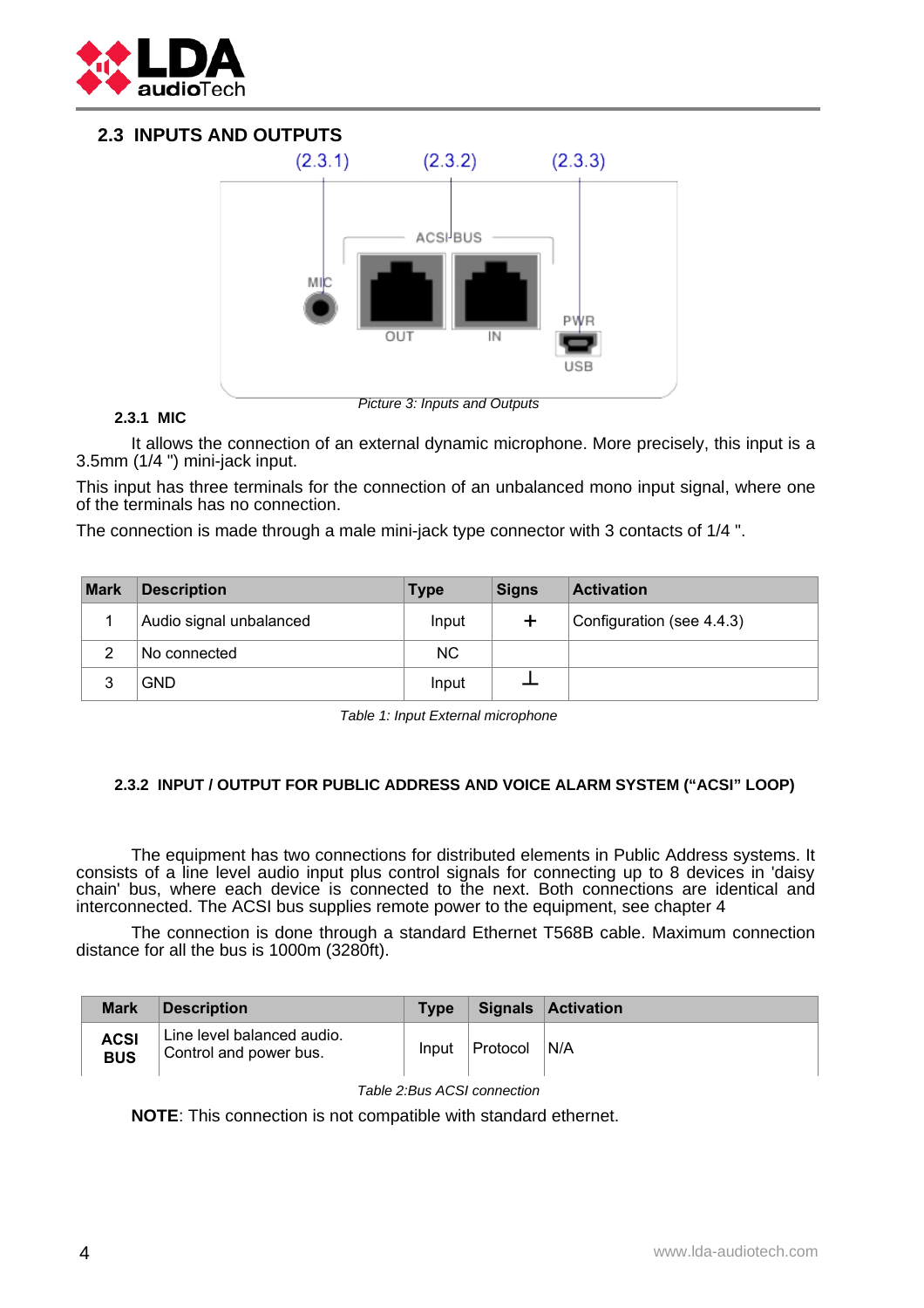### **2.3.3 AUXILIAR POWER SUPPLY**

The equipment has an auxiliary power supply. Emergency voltage is continue and has a nominal value of 5V. It will be externally supplied through an USB charger, included with the equipment (female miniUSB connector).

| <b>Mark</b>                                                     | <b>Description</b>           | <b>Type</b> |         | Signals Activation                                                  |
|-----------------------------------------------------------------|------------------------------|-------------|---------|---------------------------------------------------------------------|
| $\begin{array}{c}\n\mathsf{POWER} \\ \mathsf{USB}\n\end{array}$ | Auxiliar power supply input. | Port        | USB 1.1 | 5V DC<br>Max Current: see technicals<br>characteristics (chapter 8) |

Table 3: *Auxiliar power supply input*

Connection is done through a male miniUSB cable, AB type (supplied with the system)

### **2.3.4 PORTS FOR EXPANSION KEYBOARDS**

The equipment has two available ports for connecting additional keyboards, one on each side of the unit. Only one of the ports can be used simultaneously.

|        | <b>Mark Description</b> | <b>Type</b> |                          | Signals Activation |
|--------|-------------------------|-------------|--------------------------|--------------------|
| $\sim$ | <b>Expansion port</b>   | l/C         | $\overline{\phantom{a}}$ | N/A                |

Table 4: Expansion port

## **3 OPERATION DESCRIPTION:**

### **3.1 TURNING ON**

Select the power supply origin as shown on [4.1.](#page-10-1) Connect the power supply cable into 'POWER' connector located on the back side of the equipment, or directly through the ACSI bus. On the frontal side of the equipment, a check indicators sequence will start. Once the sequence is finished, linking with system process will start and it will be shown in the corresponding indicator.

When you turn on the equipment for the first time, you must make the typical installation adjustments (see chapter [4\)](#page-10-0)

### **3.2 KEYBOARD LOCK**

The MPS 8Z has an optional feature to lock the keyboard. To configure key lock, please see section [4.4.5.](#page-14-1)

If any button is pushed during the key lock, the zone memory indicators will blink four times.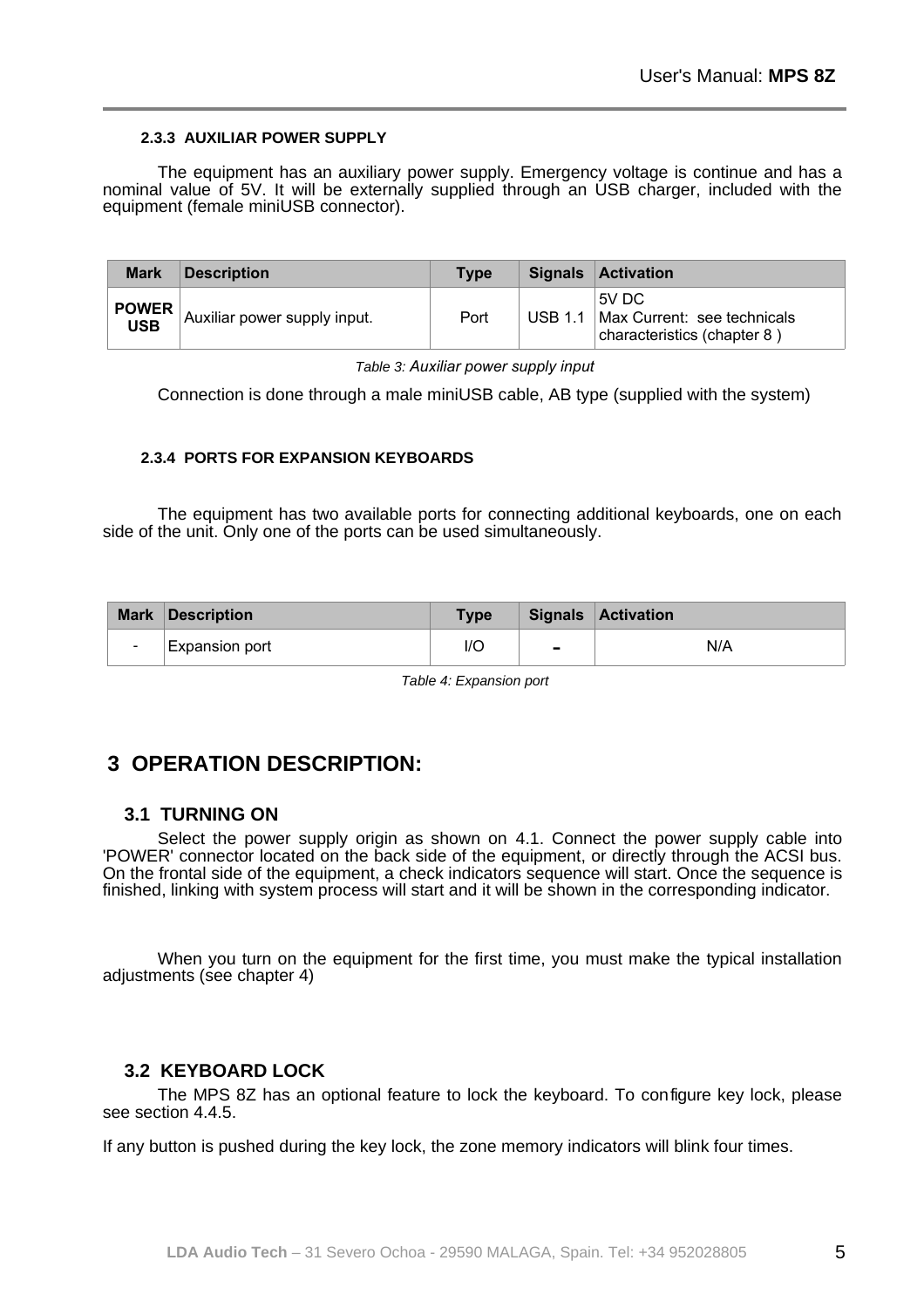

When this feature is activated, keyboard locks manually or automatically after 60 seconds from the last operation. To lock the keyboard, press the "CANCEL" and "TALK" keys simultaneously. The zone memory indicators will blink once. To unlock the keyboard, press again "CANCEL" and "TALK" keys. he zone memory indicators will blink twice.

### **3.3 PAGING VOICE ANNOUNCEMENTS**

To page a voice announcement, select the zone memories which you want to issue the warning. Their selection indicators will light up. Then push "TALK" key. If the notice channel is available, the "CW" indicator will light up and the equipment will be ready to issue the warning. If the prior notice tone is set, the "CW" indicator will light up intermittently until it is completed. If the channel is not available, the "BSY" indicator will light up.

#### **3.3.1 ZONE MEMORY SELECTION**

To issue a warning, you can click every selection control of the zone memories or use the "ALL/CLR" key. This control will select every single zone. If you want to deselect them, press the desired zone control again or the "ALL/CLR" key if you want to do it with all of them. Zone memory indicators will turn off.

By default, the system zones which are assigned to each MPS 8Z coincide with the zones of the system. That way in the memory of Zone 1 we can select Zone 1 and in the memory 2 the zone 2. The zones assigned to each zone memory can contain up to 8 zones of the system. Thus one MPS 8Z can address up to 64 zones of the system, and up to 512 zones if it is equipped with expansion keyboards.

#### **3.3.2 ZONE MEMORY GROUP SELECTION**

The equipment allows to record zone memory shortlists for user's comfort. To select a group, push the "MEM" control and then one of the set groups assigned to one of the selection zone controls. The group of zone memories will remain selected and their selection indicators will light up.

### **3.3.3 RECORDING ZONE MEMORY GROUP**

The equipment allows to record zone memory shortlists for user's comfort. To make the recording follow the next procedure:

- Ensure that the equipment has not conceded word. The "CW" indicator will be off.
- Press the zone memories you want to be part of the group.
- Hold the "MEMORY" key for a second.
- Selection leds blinks.
- Press the zone memory where you want to assign the group.

#### **3.3.4 RECALL**

The system has a memory to record up to 45 seconds of the last voice message. To repeat the message issued, select the zones you want to issue the message in, then press "RECALL". "CW" indicator will start blinking. Confirm by pressing the "TALK" button before 3 seconds. If the notice channel is available, the "CW" indicator will light up, otherwise the "BSY" indicator will light up.

To cancel the recall, press "CANCEL" button. "CW" indicator will turn off.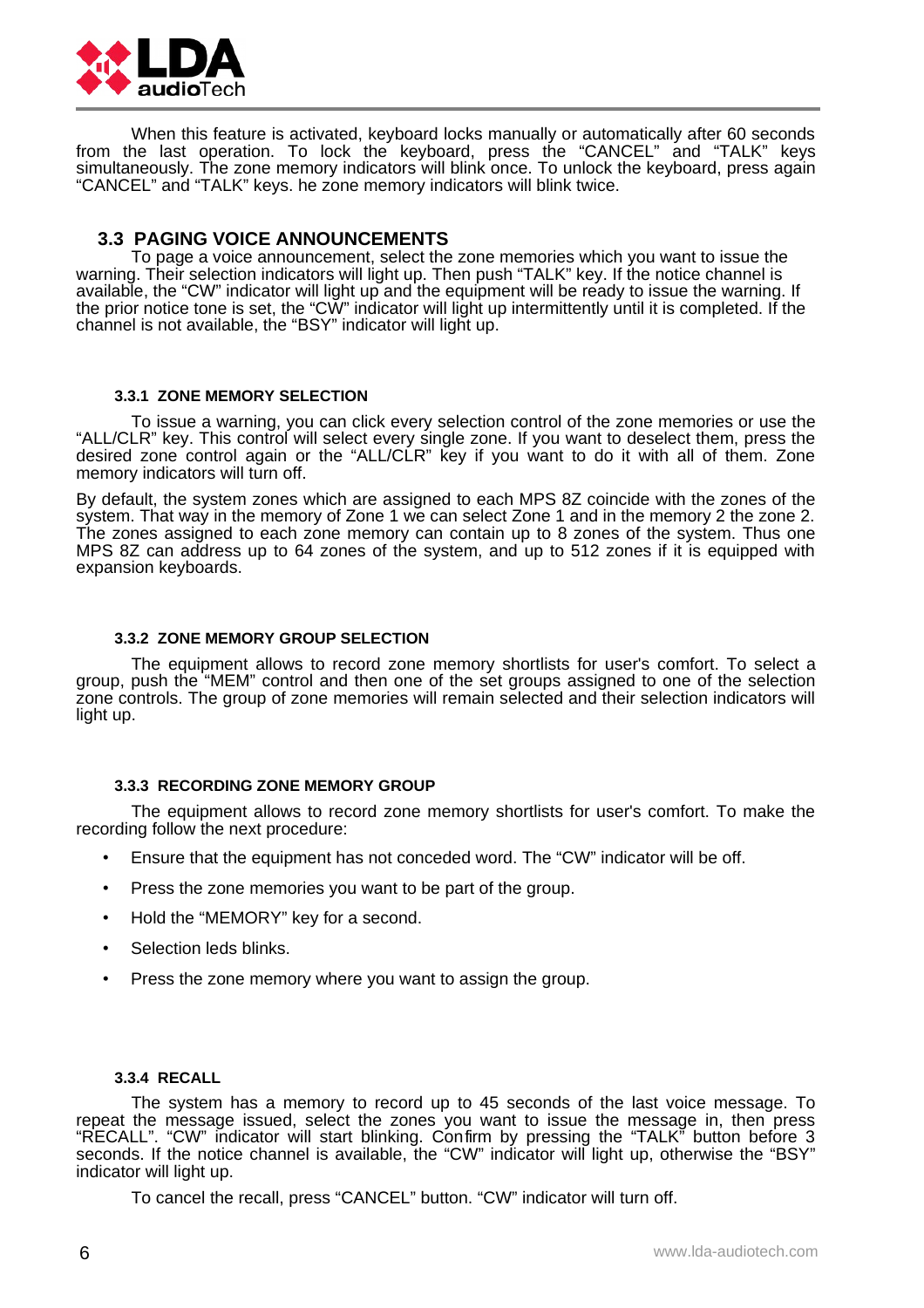NOTE: If different messages are issued before 15 seconds, the recording may not be done to protect the memory. In this case when you press "RECALL" key, "BSY" indicator will automatically light up showing there is no recorded message.

### **3.4 SYSTEM EVENT**

The desktop microphone MPS 8Z allows to launch system events, such as pre-recorded messages issuance, sound sources assignment, zone volume control, etc. To assign system events to zone memory selection buttons of the MPS 8Z, see the software configuration User's Manual of NEO system.

### **3.4.1 LAUNCHING SYSTEM EVENTS**

To launch a system event press the "event" control. The "CW" and "BSY" indicators will light up simultaneously. Then select the desired event by pressing the zone memory button where it is assigned. Then push "TALK" to confirm or "CANCEL" to cancel. If the system has been able to launch the event, the "CW" indicator will blink twice.

## <span id="page-10-0"></span> **4 CONNECTION AND SETTING UP**

### <span id="page-10-1"></span> **4.1 POWER SUPPLY**

The MPS 8Z is provided with an external power supply of 5V DC A female USB connector, which is connected by a male AB miniUSB cable to a male A USB, also provided. It can be used to supply the equipment or it can also be supplied directly from the ACSI bus. In this case keep power supply for later use.

### **4.1.1 POWER SUPPLY SELECTOR**

The equipment has a "PWR" selector that allows you to choose the energy source between local or provided through the ACSI bus. When the selector is in OFF position, the equipment will be selector is in OFF position, the equipment will be<br>locally supplied by the external charger. When selector is in ON position, the MPS 8Z will be<br>supplied from the ACSI bus. If the external  $\begin{pmatrix} \frac{\infty}{10} & \frac{\infty}{10} \\ \frac{\infty$ selector is in ON position, the MPS 8Z will be supplied from the ACSI bus. If the external supplied from the ACSI bus. If the external  $\left\{ \frac{1}{2} \right\}$  on  $\left\{ \frac{1}{2} \right\}$  the charger is connected, it will switch automatically if ACSI bus power is interrupted.



Picture 4: Power supply selector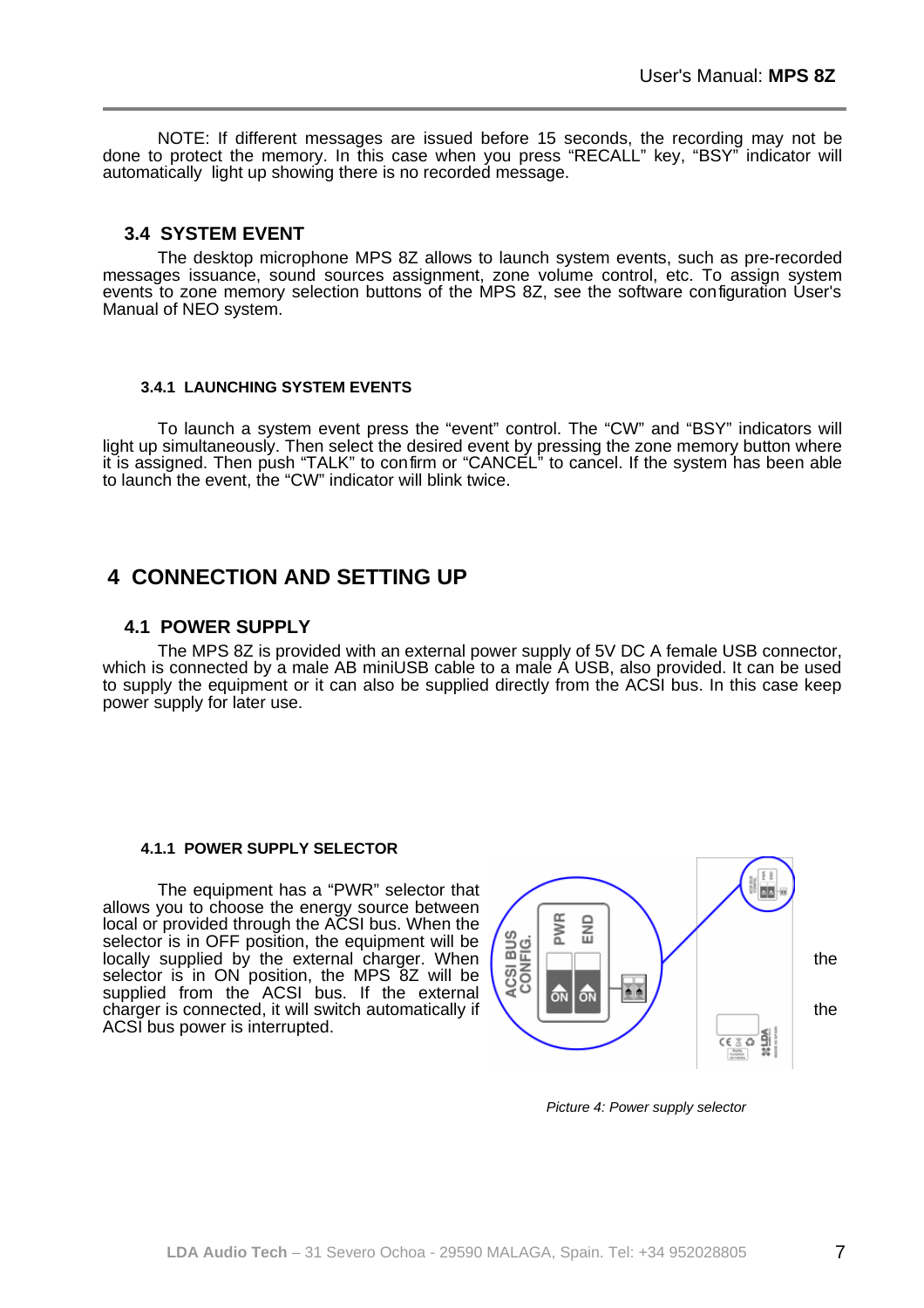

## **4.2 CONNECTION TO THE SYSTEM (ACSI BUS)**

<span id="page-11-0"></span>

Picture 5: Devices connection in a Public Adress System

The equipment has two connections for the Public Address system. The connection for all the elements is in bus mode. Each device is connected to the previous one, up to eight devices and a maximum total wiring of 1000m (914,4, yrd)

Each device has a priority selector in the bus. Depending on the configured priority, it will be allowed to occupy the channel while it is occupied by another device. The priority of MPS 8Z matches the adress of the ACSI bus. To set the system address in the bus and set the ACSI address of the MPS 8Z, proceed as follows:

- Ensure that the equipment has not got conceded word. The "CW" indicator will be off.
- Hold the "CANCEL" and "MEM" buttons for at least 2 seconds.
- The access to the address setting will be confirmed by the intermittent lighting up of the "LINK" and "EMG" indicators. The set bus adress will be indicated by lighting the indicator of the zone memory associated.
- Push the memory selection button whose number corresponds with the desired address. Remember the address matches the priority. The selection indicator of the corresponding zone memory will light up.
- Press the "TALK" button to confirm, "CANCEL" to cancel the address change.
- The equipment will restart with the new bus address.

If while starting the MPS 8Z the ""LINK", "FAULT" y "EMG" indicators blink simultaneously, there is an address conflict in the ACSI bus with this device. In that case you must change the address.

#### <span id="page-11-1"></span> **4.2.1 BUS TERMINATOR**

The bus terminator selector "END" is located in the upper part of the base of the equipment. It allows to activate/deactivate the bus terminator. This control must be active when the equipment is in the last position in the ACSI bus.



Picture 6: Bus terminator selector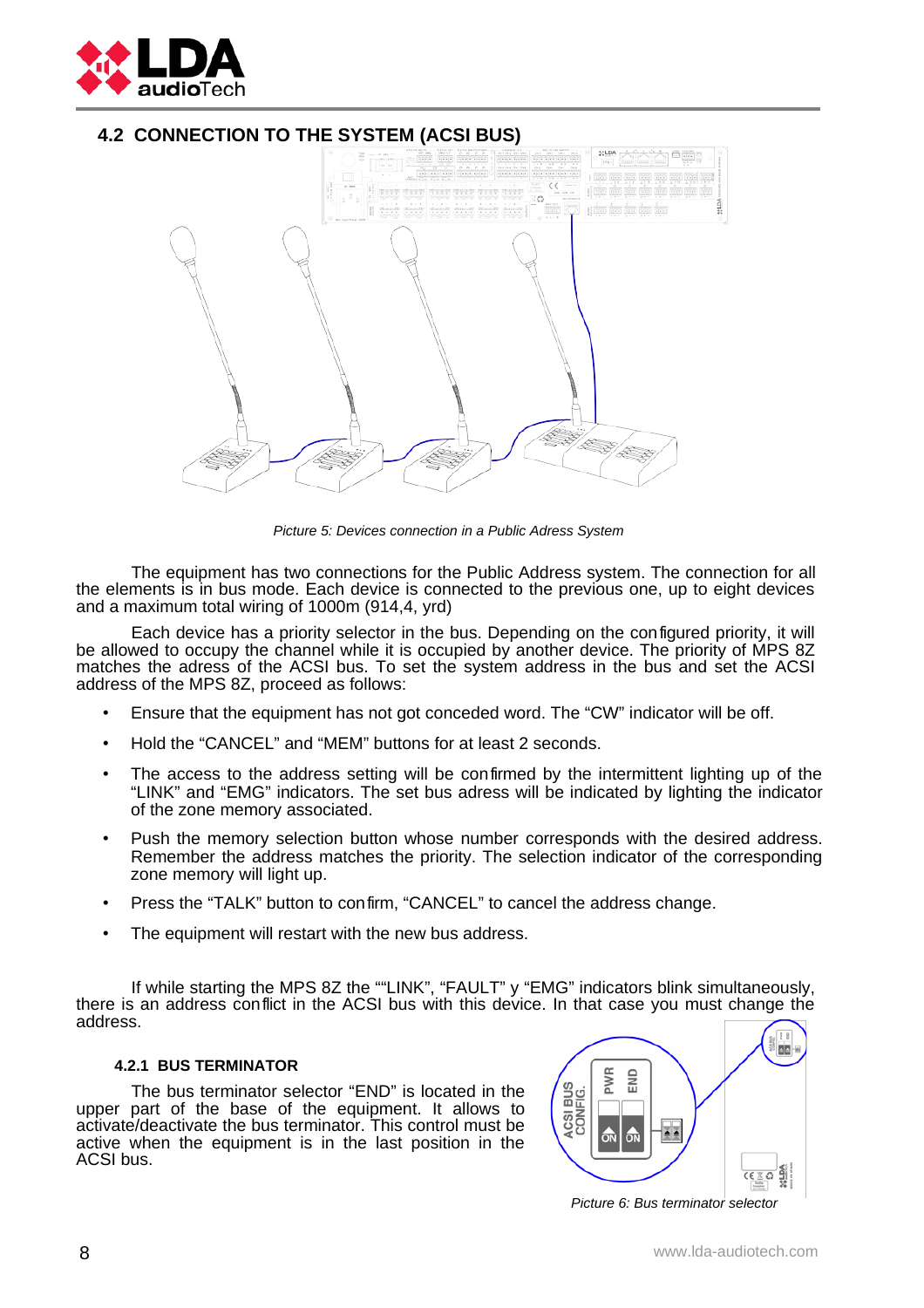

## <span id="page-12-0"></span> **4.3 MPS-8K EXPANSION KEYBOARDS INSTALATION**

Picture 7: MPS-8K Expansion Keyboard Installation

MPS-8Z paging microphone can attach up to 7 expansion keyboards, each of them with 8 zone selection buttons. In order to connect the expansion keyboards, MPS-8Z has 2 expansion ports, one on either side of the device. This way, the keyboards can be installed both on the right side or the left side of the MPS-8Z. All the expansion keyboards should be attached only in one of the sides (it is not possible to attach 2 keyboards on both sides at the same time).

To install the expansion keyboards, please follow the next steps:

- Disconnect MPS-8Z from the ACSI bus and from the power supply.
- Place the connection adapter (supplied with the expansion keyboard) on the chosen side

and connect both the paging station and the expansion keyboard completely till make a full connection.

- Flip over both devices and screw the metal plate at the bottom in order to fix the connection of both devices.
- Select the expansion keyboard ID with the corresponding roulette as shown in chapter [4.3.1](#page-13-0)
- Connect again the MPS-8Z to the ACSI Bus. By default, the new buttons will adopt the PA/VA System zones as shown in chapter [4.2](#page-11-0)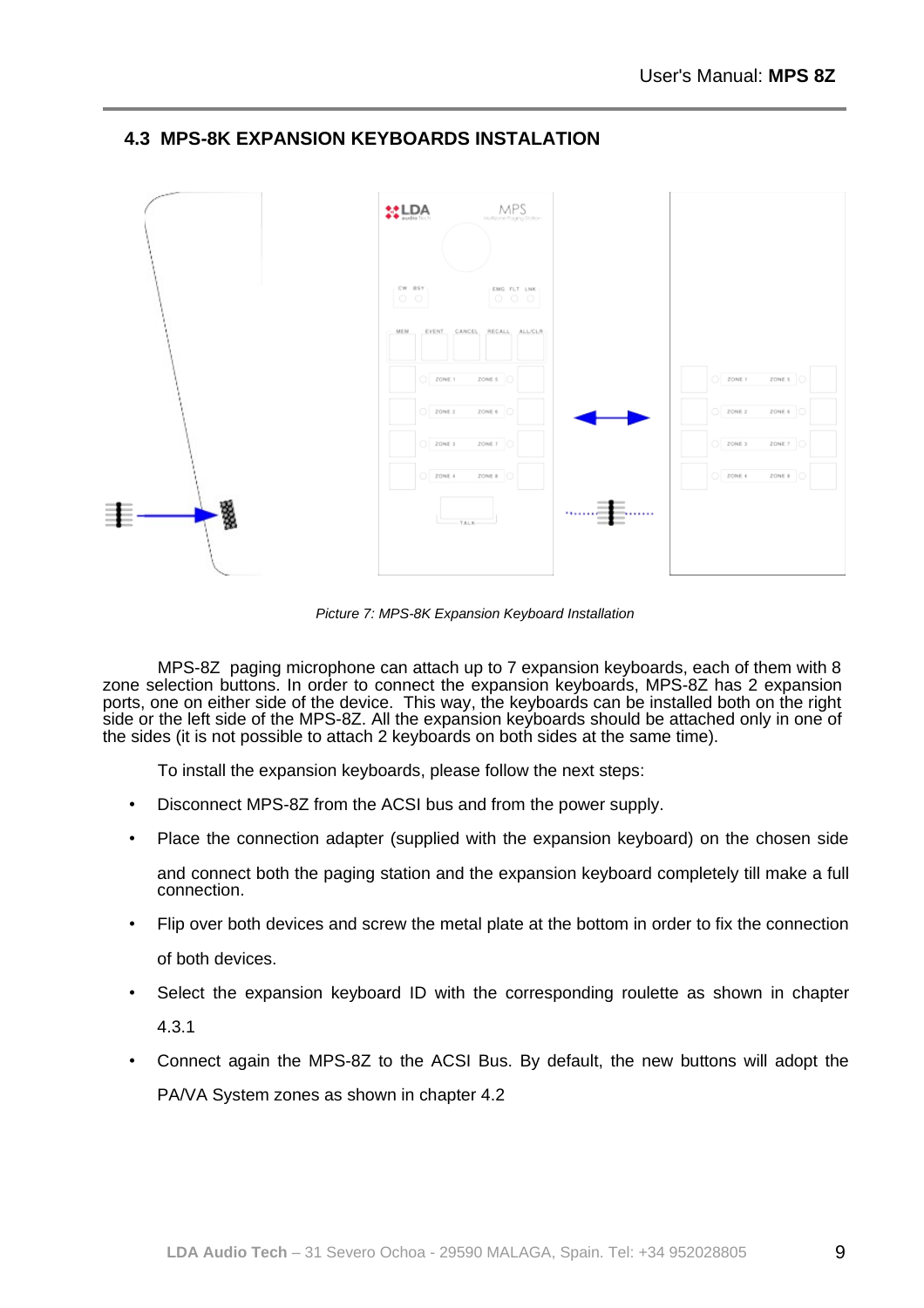

#### <span id="page-13-0"></span> **4.3.1 KEYBOARD ID**

The keyboard ID selection roulette is only available in the expansion keyboards attached to the MPS-8Z. This selection roulette is located at the base of the device in the central part. It allows to select the location of the keyboard within the set of all the attached keyboards. Each keyboard should have a different ID. In a PA/VA System where the Zone Buttons have not been configured (with NEO Configurator), the zone associated to each button will be determined by the ID selected in the roulette. The zone assigned to each button will be by default as follows:

- ID 1: Zones 9-16
- ID 2: Zones 17-24
- ID 3: Zones 25-32
- ID 4: Zones 33-40
- ID 5: Zones 41-48
- ID 6: Zones 49-56
- ID 7: Zones 57-64
- ID 8: Zones 9-16 Selection not allowed, by default it will assigned ID 1.
- ID 9: Zones 9-16 Selection not allowed, by default it will assigned ID 1.
- ID 0: Zones 9-16 Selection not allowed, by default it will assigned ID 1.



Picture 8: MPS-8K Expansion Keyboard ID

### <span id="page-13-1"></span> **4.4 MPS 8Z CONFIGURATION**

It is possible to configure MPS-8Z Paging Microphone according to several operation parameters. To access the configuration mode of the device, follow these steps:

- Make sure the device does not have conceded word. The "CW" light should be off.
- Keep pressed the button "CANCEL" and the button "EVENT" for at least 2 seconds.
- When you are in the configuration mode, the "FAULT" and "EMG" lights will be blinking.
- Configure the parameters as shown in chapter [4.4 .](#page-13-1)1 to [4.4 .](#page-13-1)6.
- Press the button "TALK" to confirm, or "CANCEL" to cancel any change.
- The device will restart with the new configuration.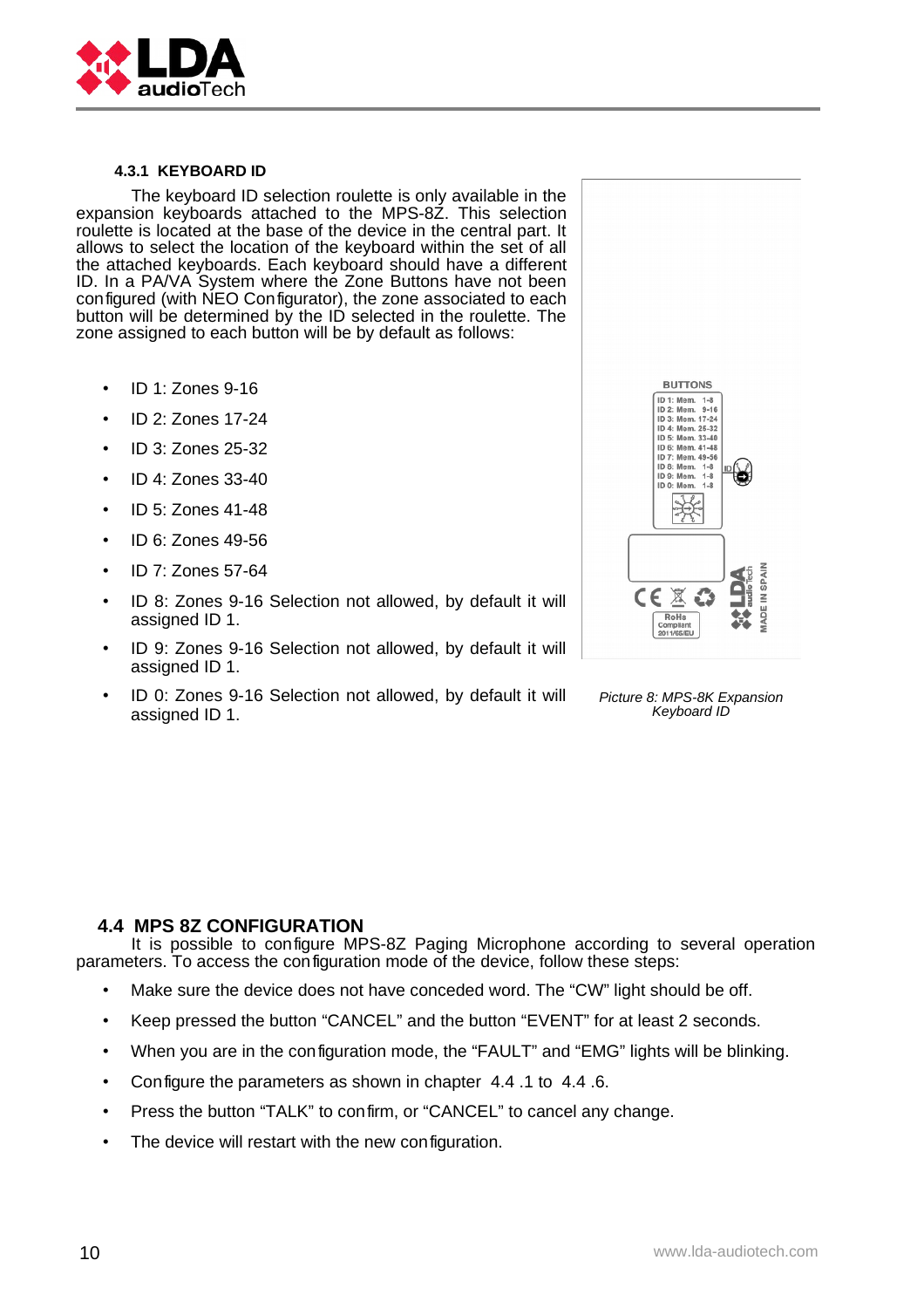#### **4.4.1 CONFIGURATION. TALK**

The zone 1 button enables/disables the "latch" function for the "TALK" button. When this option is enabled, the zone 1 light will remain on. When this function is enabled, pressing once the "TALK" button will keep the microphone open until the "TALK" button is pressed again.

To confirm the new configuration, press "TALK", to cancel, press "CANCEL".

#### <span id="page-14-2"></span> **4.4.2 CONFIGURATION. CHIME**

The zone 2 button enables/disables the pre-talk chime. When this function is enabled (light on), a chime will be played before the microphone is open to talk.

To confirm the new configuration, press "TALK", to cancel, press "CANCEL".

#### <span id="page-14-0"></span> **4.4.3 CONFIGURATION. EXTERNAL MICROPHONE**

The zone 3 button enables/disables the input for an external microphone. When this function is enabled (light on), the external microphone input will be enable and the microphone incorporated within MPS-8Z will be disabled.

To confirm the new configuration, press "TALK", to cancel, press "CANCEL".

#### **4.4.4 CONFIGURATION. DSA**

The zone 4 button enables/disables the DSA function. DSA (Digital Sound Adjustment) is a Digital Voice Processing that automatically adjust the gain of the voices of different users. When this function is enabled, the zone 4 light will remain on.

To confirm the new configuration, press "TALK", to cancel, press "CANCEL".

### <span id="page-14-1"></span> **4.4.5 CONFIGURATION. LOCK**

The zone 5 button enables/disables the keyboard lock. When this function is enabled (light on), the MPS-8Z will be automatically locked after 1 minute since the last operation on the microphone. In order to unlock the microphone, you will need to press the buttons "CANCEL" and "TALK" simultaneously.

To confirm the new configuration, press "TALK", to cancel, press "CANCEL".

#### <span id="page-14-3"></span> **4.4.6 CONFIGURATION. OUTPUT VOLUME**

The output volume level of the MPS-8Z is configured with Zone 7 and Zone 8 buttons. Press Zone 7 to increase the volume level and Zone 8 to decrease volume level. Each time the button is pressed, the corresponding zone light will be shortly on. When the volume level is at the maximum, the zone 7 light will remain on. When the volume level is at the minimum, the zone 8 light will remain on.

To confirm the new configuration, press "TALK", to cancel, press "CANCEL".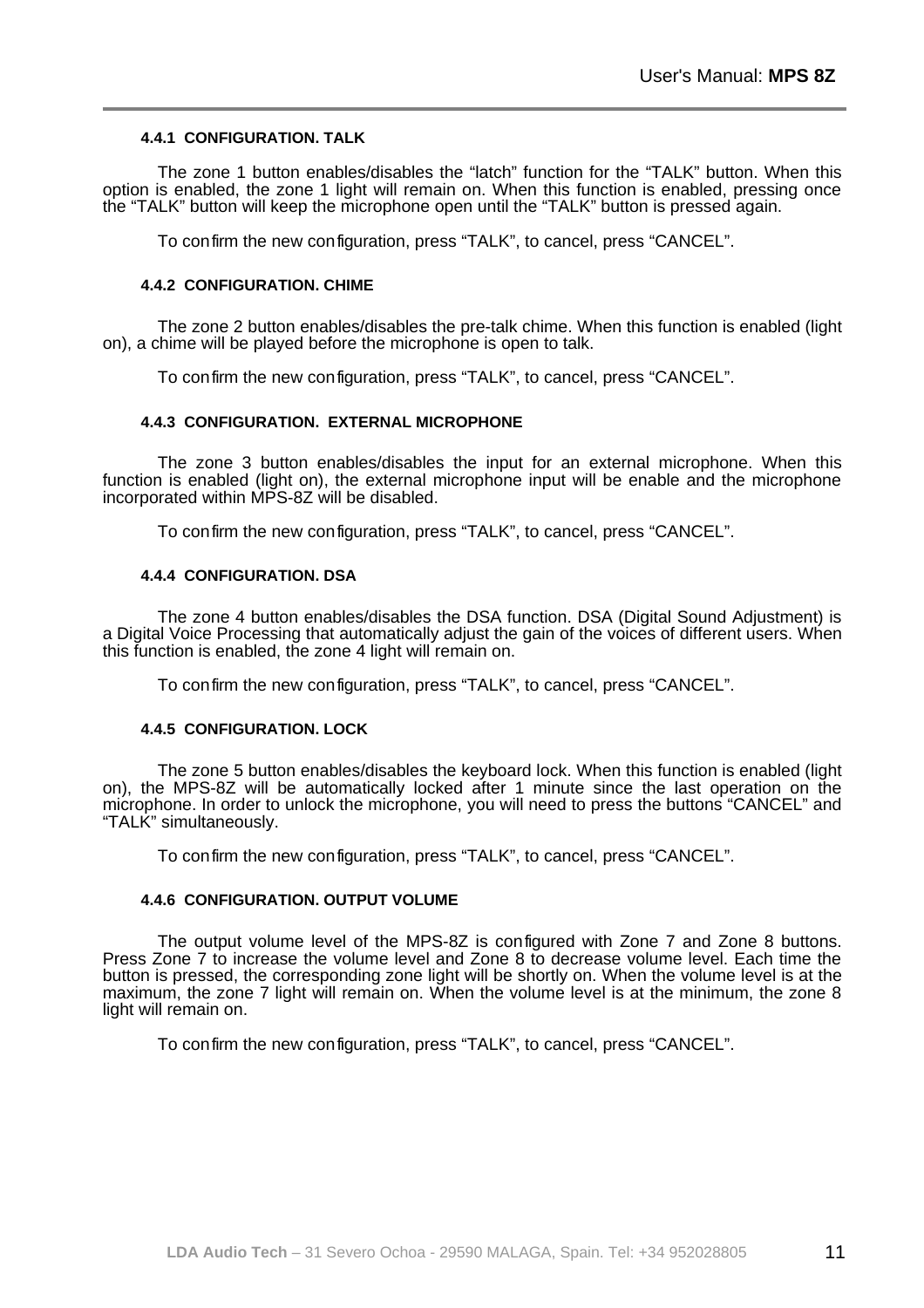

## **5 UPDATE**

If a firmware update is required, confirm that the image of the supplied update matches your model. If the equipment has expansion keyboards connected, it is not necessary to disconnect them. Proceed as follows:

- Connect the equipment to the NEO system.
- Use the Configuration software, search and select the MPS in the devices list and you can send the firmware file through the PC.

## **6 FAULT RESOLUTIONS**

## <span id="page-15-0"></span> **6.1 THERE IS NO LINK WITH THE SYSTEM**

The system will indicate link fault when it detects that the transmission route has a shortcircuit or is disconnected.

Check that the equipment where is connected the ACSI bus (NEO Controller) is working properly, try connecting just one unit in the ACSI bus with a short cable to discard problems in the cable.

Check that only the last element in the bus has the option "END of Bus" activated, according to chapter [4.2.1](#page-11-1)

Connect the auxiliary power supply included with the equipment in case that the MPS-8Z is powered directly from the ACSI bus.

Check that the connection between the equipment and the system was correctly perfromed as indicated in chapter [4.2.](#page-11-0)

RESET the unit (the equipment must be configured again). In this case, press simultaneously the buttons "CANCEL", "EVENTS" and "MEMORY" for 5 seconds. The equipment will restart. Configure the address accordingly (see [4.2\)](#page-11-0).

If this procedure does not work, disconnect the unit from the ACSI bus and contact LDA's Support Department. Once the unit is removed, if there are more units connected in the bus, connect the inputs and outputs lines of the ACSI bus in order to keep the system functioning in normal operation.

## **6.2 STATE LED INDICATORS BLINK simultaneously**

The system will indicate address fault in the ACSI bus when there are two or more units with the same address.

Confirm that the unit's address is correct, in order to do this, follow the steps indicated in chapte[r 4.2](#page-11-0) 

RESET the unit (the equipment must be configured again). In this case, press simultaneously the buttons "CANCEL", "EVENTS" and "MEMORY" for 5 seconds. The equipment will restart. Configure the address accordingly (see [4.2\)](#page-11-0).

If this procedure does not work, disconnect the unit from the ACSI bus and contact LDA's Support Department. Once the unit is removed, if there are more units connected in the bus, connect the inputs and outputs lines of the ACSI bus in order to keep the system functioning in normal operation.

## **6.3 NO LED INDICATOR IS ON**

If this is the case, probably there is a problem in the power supply.

If the unit is being powered over the ACSI bus, disconnect the unit from the bus and connect the auxiliary power supply included with the equipment. The unit will then start the test of the led light indicators.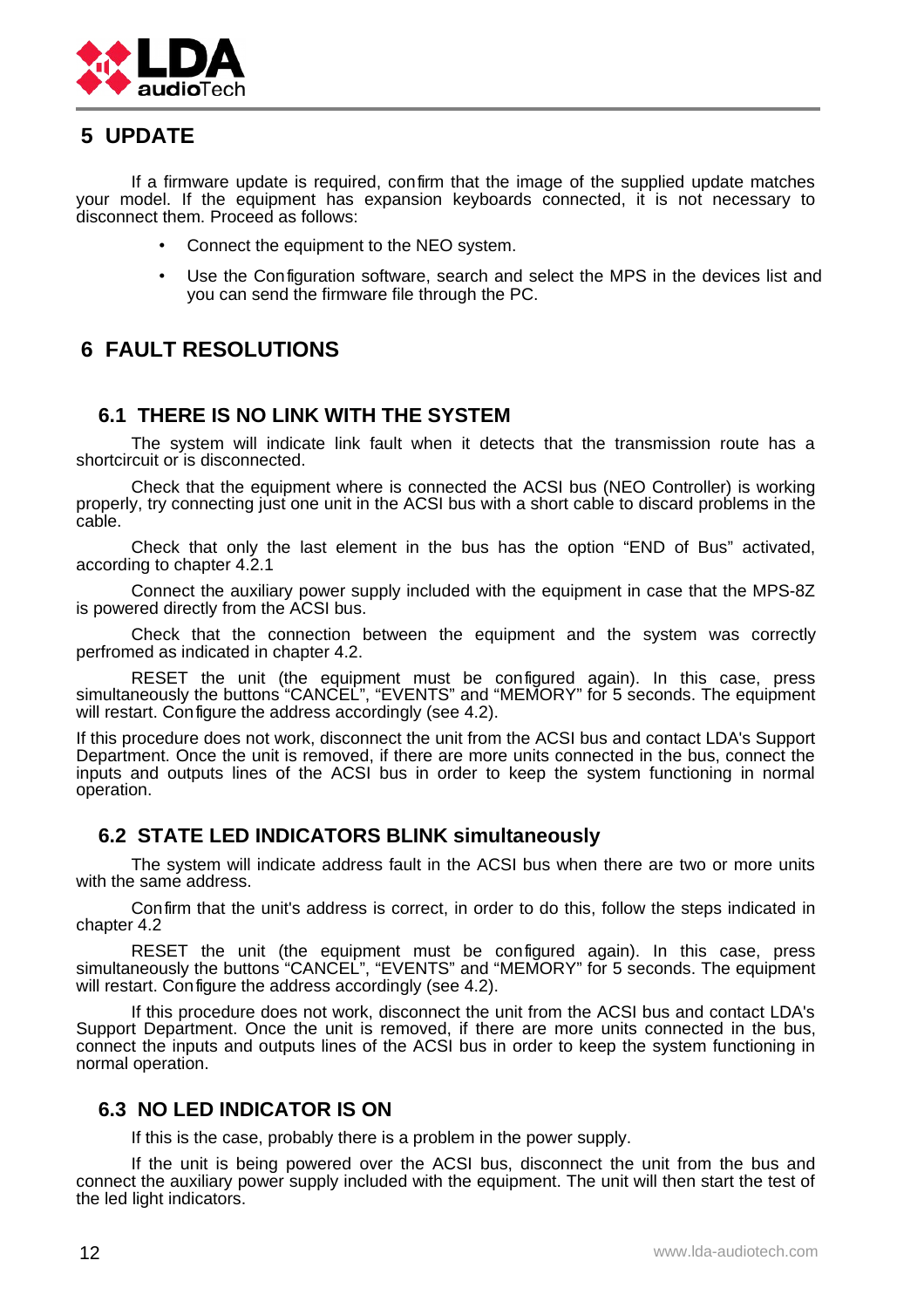If the problem remains, or if it is connected to the auxiliary power supply and the bus simultaneously, follow the steps indicated in chapter [6.1](#page-15-0)

## <span id="page-16-0"></span> **6.4 THE VOICE ANNOUNCEMENT IS VERY LOUD/LOW.**

If this situation is similar in all the elements connected to the bus, check the configuration of the equipment where it is connected (NEO).

In case there is a specific MPS-8Z unit, check the configured volume according to chapter [4.4.6.](#page-14-3)

RESET the unit (the equipment must be configured again). In this case, press simultaneously the buttons "CANCEL", "EVENTS" and "MEMORY" for 5 seconds. The equipment will restart. Configure the address accordingly (see [4.2\)](#page-11-0).

If this procedure does not work, disconnect the unit from the ACSI bus and contact LDA's Support Department. Once the unit is removed, if there are more units connected in the bus, connect the inputs and outputs lines of the ACSI bus in order to keep the system functioning in normal operation.

## **6.5 IS NOT POSSIBLE TO HEAR THE VOICE ANNOUNCEMENT**

Check that the output volume configured in the equipment is correct according to chapter [6.4.](#page-16-0)

If the problem remains, activate the gong signal according to chapter [4.4.2.](#page-14-2) Perform a call and check that the gong signal can be heard correctly. If this is the case, the microphone's gooseneck might had been damaged. Contact LDA's Support Department/RMA and ask for a replacement.

You can keep using the equipment while the gooseneck is being replaced, by using an external microphone and following the steps of chapter [4.4.3.](#page-14-0)

If the gong signal does not sound, perform a RESET (the equipment must be configured again). In this case, press simultaneously the buttons "CANCEL", "EVENTS" and "MEMORY" for 5 seconds. The equipment will restart. Configure the address accordingly (see [4.2\)](#page-11-0).

If this procedure does not work, disconnect the unit from the ACSI bus and contact LDA's Support Department. Once the unit is removed, if there are more units connected in the bus, connect the inputs and outputs lines of the ACSI bus in order to keep the system functioning in normal operation.

## **6.6 THE EXPANSION KEYBOARD DOES NOT ADDRESS THE SELECTED ZONES.**

If when pressing the memory button several zone memory indicators of different keyboards are switch on, the identifier of one keyboard is not correct, or is the same as other unit. Check the identifier according to chapter [4.3](#page-12-0) 

If the problem is still present, check the connection between the MPS-8Z and the expansion keyboard, as indicated in chapter [4.3](#page-12-0) 

If previous actions do not solve the problem, perform a RESET (the equipment must be configured again). In this case, press simultaneously the buttons "CANCEL", "EVENTS" and "MEMORY" for 5 seconds. The equipment will restart. Configure the address accordingly (see [4.2\)](#page-11-0).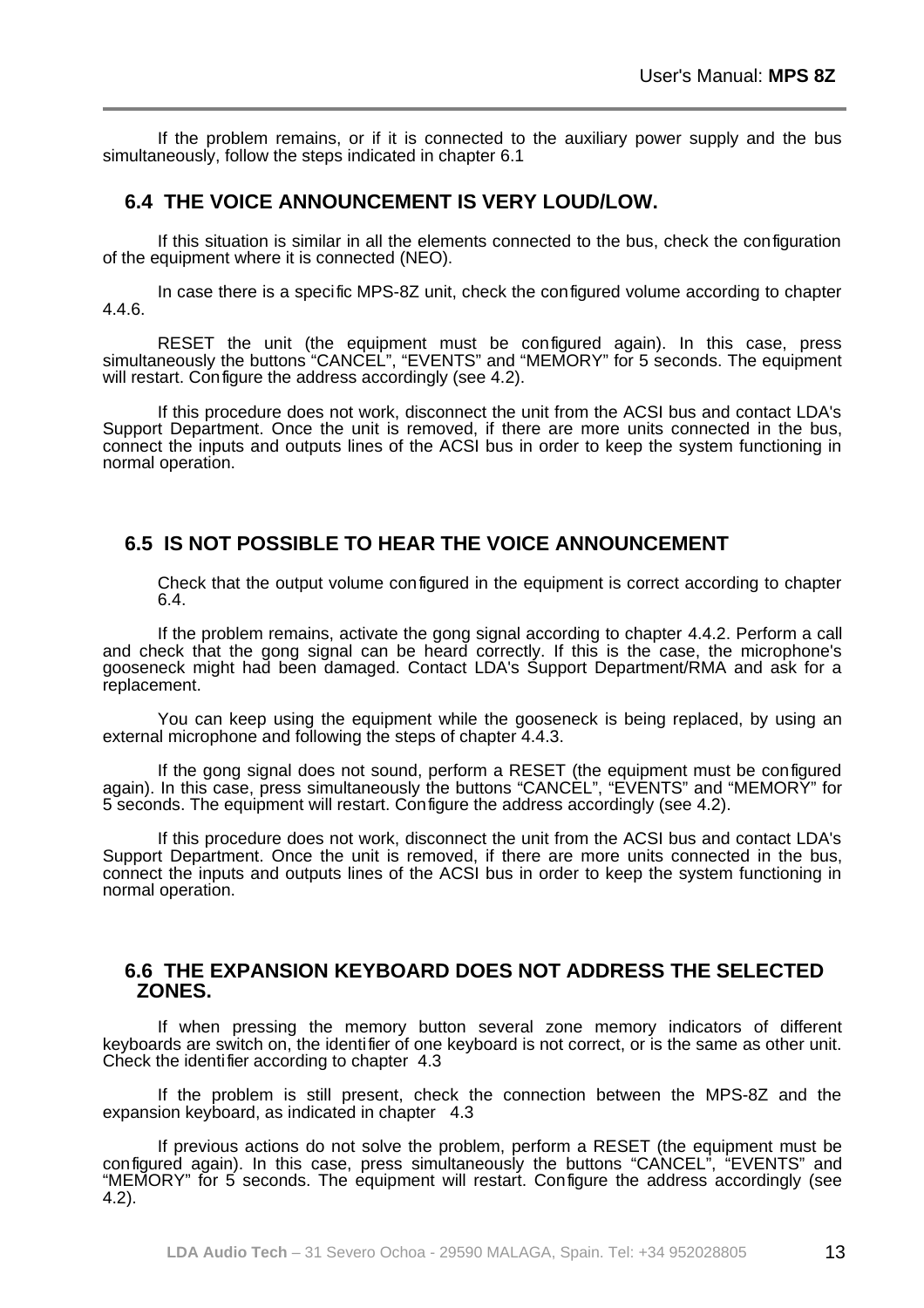

If this procedure still does not work, disconnect the unit from the ACSI bus and contact LDA's Support Department. Once the unit is removed, if there are more units connected in the bus, connect the inputs and outputs lines of the ACSI bus in order to keep the system functioning in normal operation.

## **6.7 THE EXPANSION KEYBOARD DOES NOT SWITCH ON**

If when pressing the memory button from one or several keyboards their led light indicators are not on, there might be a fault in one of the keyboards.

Check the connection between the MPS-8Z and the expansion keyboard, as indicated in chapter [4.3](#page-12-0) 

If the problem is not solved, disconnect the power supply from the unit for several minutes and check that each keyboard is working from the first to the last of them. Disconnect the first keyboard that is not switched on and connect the rest to the MPS-8Z. If necessary, re-configure the address following chapter XX and the content of each zone through the System's Configuration software. Contact the Support Department.

## **7 MAINTENANCE INDICATIONS**

The unit requires a reduced periodic maintenance.

The periodicity of the maintenance must be adjusted according to the conditions of the installation. At least, it is recommended to establish a maximum of 1 year period.

### **Warnings:**

- Use only a soft cloth that does not create fluff
- Disconnect the unit from any external power suppy.
- Disconnect all external devices.
- Keep the product away from any liquid.
- Do not use aerosols, solvents or abrasive substances.
- Do not spray any cleaner directly on the appliance **Operations:**
- Clean the equipment with a damp cloth
- Clean the air inlets and outlets of the equipment with a vacuum cleaner.
- Check the equipment connections.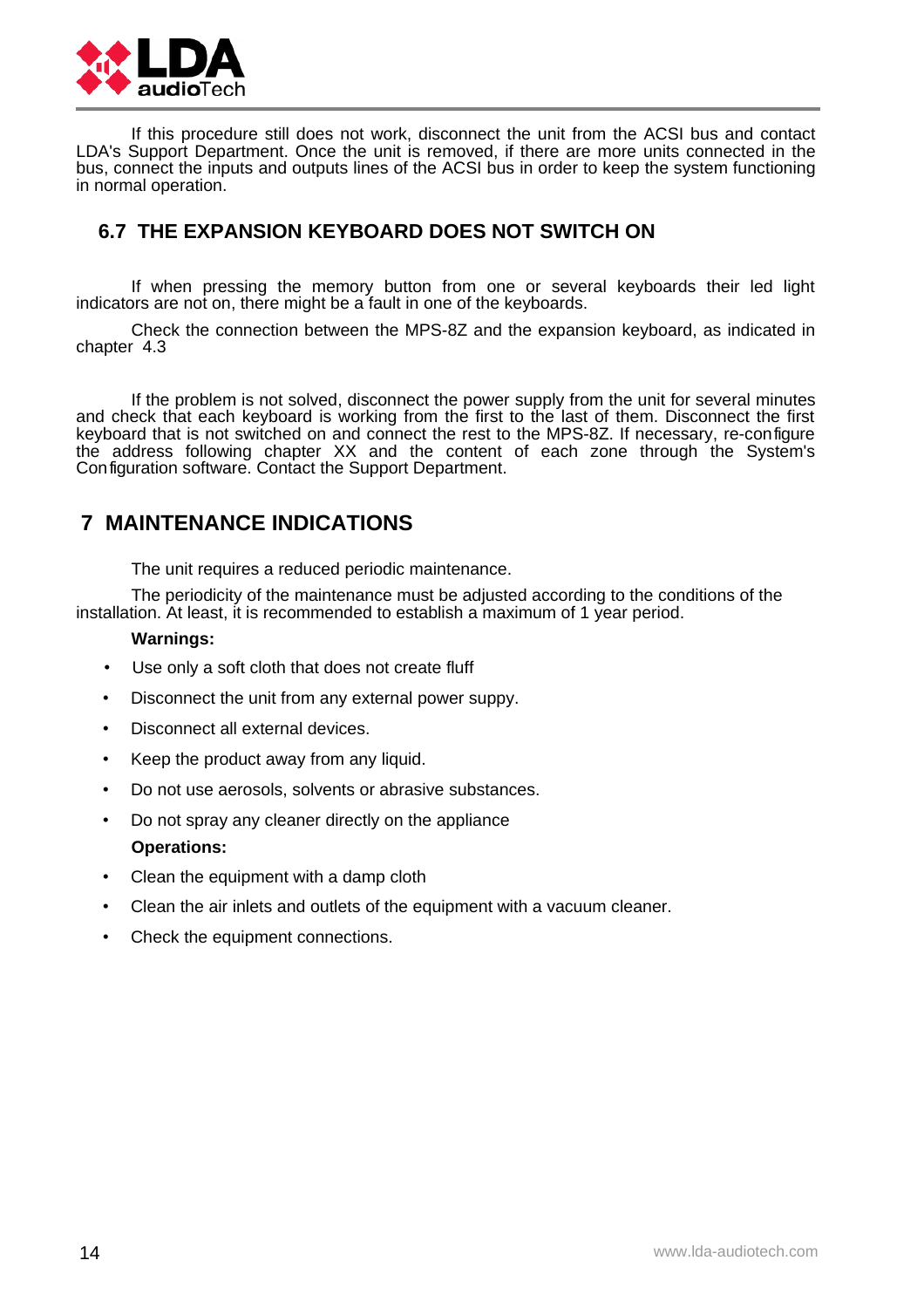## **8 TECHNICAL SPECIFICATIONS**

| <b>Model</b>                                            | <b>MPS 8Z</b>                                                                                                                                                           |  |
|---------------------------------------------------------|-------------------------------------------------------------------------------------------------------------------------------------------------------------------------|--|
| Power supply                                            | 5V DC, 1 x miniUSB type AB.                                                                                                                                             |  |
| Power consumption MPS 8Z                                | 230 mA max.                                                                                                                                                             |  |
| Power consumption Expansion<br>Keyboard                 | 40 mA max.                                                                                                                                                              |  |
| Frequency response                                      | 200-15000 Hz (+/-2dB).                                                                                                                                                  |  |
| Signal to noise ratio                                   | R> 98dB, A-weighted.                                                                                                                                                    |  |
| Sensitivity                                             | -43 dB. at 1KHz.                                                                                                                                                        |  |
| Direccional axis                                        | Axial with hipercardioid polar diagram response.                                                                                                                        |  |
| Kind of transducer                                      | Condenser.                                                                                                                                                              |  |
| <b>DSP</b>                                              | Integrated. 48 kHz, 24 bits - 172 MIPS.                                                                                                                                 |  |
| External Microphone input                               | 1 x Unbalanced audio 15mV, 47 KΩ, 3Pin, miniJack 3,5mm type,<br>for dynamic microphone.                                                                                 |  |
| <b>ACSI Bus</b>                                         | 2 x ACSI ports identical: Balanced audio 1Vp, 0,707Vrms. 10 KQ,<br>RJ-45 female, Total legth: 1000m. / 3280ft.                                                          |  |
| <b>Expansion ports</b>                                  | 2 x Pin grid of 2 rows x 5 female contacts.                                                                                                                             |  |
| Indicators                                              | State: Emergency/ Fault.<br>Link. Busy, Busy Line, Conceded word and zone selected.<br>Gooseneck includes illuminated ring for conceded word.                           |  |
| <b>Buttons</b>                                          | 3 buttons for special functions: Memory, Events and Cancel.<br>Re-call button, Selection / deselection button of all zones.<br>8 zone-memory buttons.<br>1 Talk button. |  |
| <b>Functions</b>                                        | Gong, re-call, zone-memory, volume control, DSA (Dynamic<br>Sound Adjustment), activation of events. Addressing up to 512<br>zones of the system.                       |  |
| Gooseneck length                                        | 350mm / 13,75"                                                                                                                                                          |  |
| Dimensions without gooseneck<br>$(W \times H \times D)$ | 86 mm x 65mm x 190mm / 3,38" x 2,56" x 7,48"                                                                                                                            |  |
| <b>Operating Conditions</b>                             | -5 °C to +45 °C / 23 °F to 113 °F<br>5% to 95% Relative Humidity (no condensation)                                                                                      |  |
| Finish                                                  | Front: Fe, Grey RAL 7016<br>Base: Fe, Black RAL 9005                                                                                                                    |  |
| Weight                                                  | 1 Kg / 2,20 lb                                                                                                                                                          |  |
| Accessories for MPS 8Z                                  | 1 x miniUSB AB male to USB A male cable<br>1x USB power supply with connector Type C (EU)<br>1 x Ethernet Cable 2m / 6,56ft.<br>1 x Anti-pop                            |  |
| Expansion keyboar accessories                           | 1 x expansion port adapter 2 x 5 pins male-male<br>1 x union accessory to MPS 8Z<br>4 x Countersunk screws (3 x 5 mm)                                                   |  |